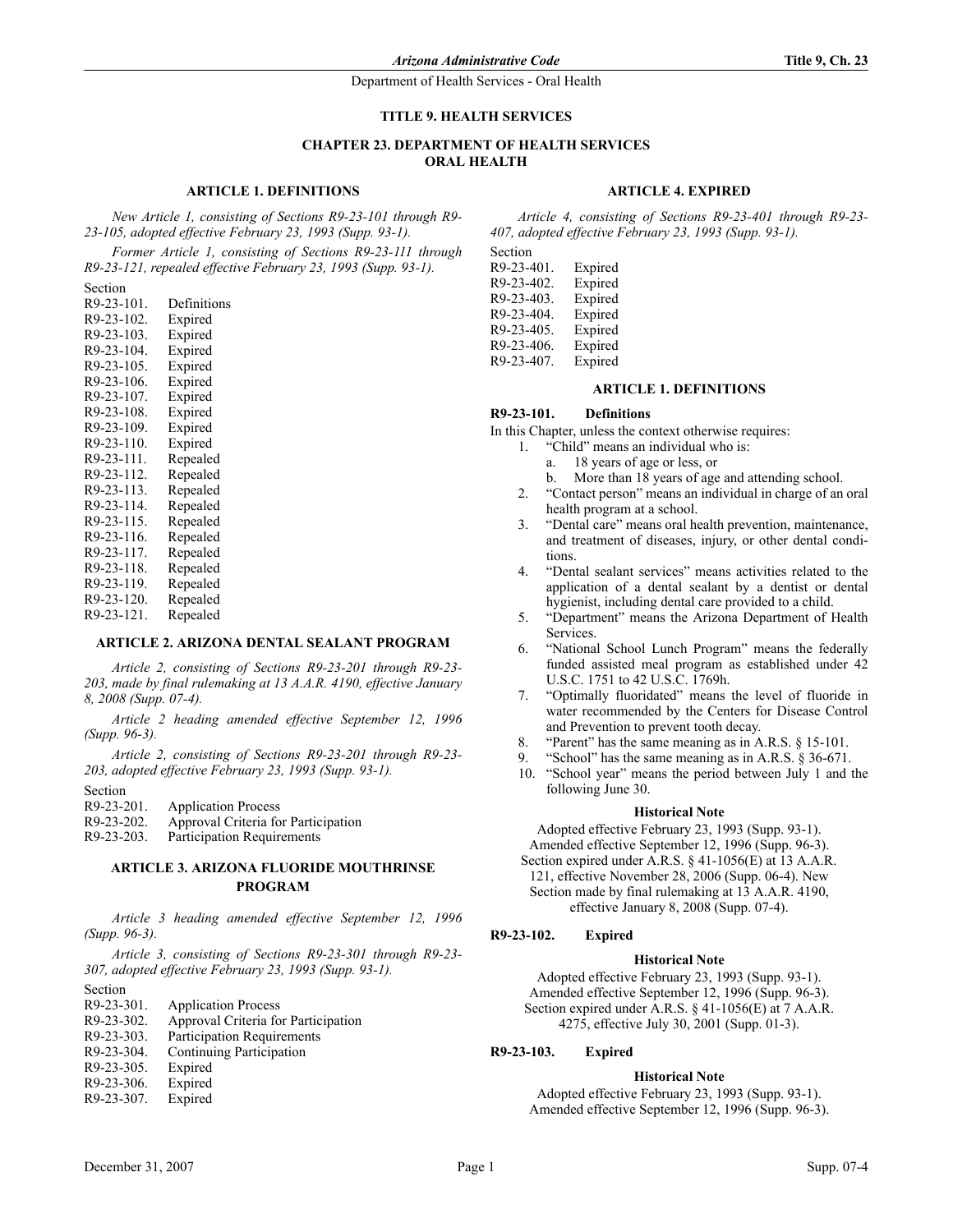### **Title 9, Ch. 23** *Arizona Administrative Code*

Department of Health Services - Oral Health

Section expired under A.R.S. § 41-1056(E) at 7 A.A.R. 4275, effective July 30, 2001 (Supp. 01-3).

## **R9-23-104. Expired**

## **Historical Note**

Adopted effective February 23, 1993 (Supp. 93-1). Amended effective September 12, 1996 (Supp. 96-3). Section expired under A.R.S. § 41-1056(E) at 7 A.A.R. 4275, effective July 30, 2001 (Supp. 01-3).

## **R9-23-105. Expired**

### **Historical Note**

Adopted effective February 23, 1993 (Supp. 93-1). Amended effective September 12, 1996 (Supp. 96-3). Section expired under A.R.S. § 41-1056(E) at 7 A.A.R. 4275, effective July 30, 2001 (Supp. 01-3).

### **R9-23-106. Expired**

# **Historical Note**

Section expired under A.R.S. § 41-1056(E) at 13 A.A.R. 121, effective November 28, 2006 (Supp. 06-4).

## **R9-23-107. Expired**

## **Historical Note**

Section expired under A.R.S. § 41-1056(E) at 13 A.A.R. 121, effective November 28, 2006 (Supp. 06-4).

# **R9-23-108. Expired**

# **Historical Note**

Section expired under A.R.S. § 41-1056(E) at 13 A.A.R. 121, effective November 28, 2006 (Supp. 06-4).

### **R9-23-109. Expired**

# **Historical Note**

Section expired under A.R.S. § 41-1056(E) at 13 A.A.R. 121, effective November 28, 2006 (Supp. 06-4).

# **R9-23-110. Expired**

# **Historical Note**

Section expired under A.R.S. § 41-1056(E) at 13 A.A.R. 121, effective November 28, 2006 (Supp. 06-4).

# **R9-23-111. Repealed**

# **Historical Note**

Adopted effective June 21, 1978 (Supp. 78-3). Repealed effective February 23, 1993 (Supp. 93-1).

### **R9-23-112. Repealed**

# **Historical Note**

Adopted effective June 21, 1978 (Supp. 78-3). Repealed effective February 23, 1993 (Supp. 93-1).

# **R9-23-113. Repealed**

# **Historical Note**

Adopted effective June 21, 1978 (Supp. 78-3). Repealed effective February 23, 1993 (Supp. 93-1).

# **R9-23-114. Repealed**

# **Historical Note**

Adopted effective June 21, 1978 (Supp. 78-3). Repealed effective February 23, 1993 (Supp. 93-1).

#### **R9-23-115. Repealed**

### **Historical Note**

Adopted effective June 21, 1978 (Supp. 78-3). Repealed effective February 23, 1993 (Supp. 93-1).

# **R9-23-116. Repealed**

# **Historical Note**

Adopted effective June 21, 1978 (Supp. 78-3). Repealed effective February 23, 1993 (Supp. 93-1).

# **R9-23-117. Repealed**

# **Historical Note**

Adopted effective June 21, 1978 (Supp. 78-3). Repealed effective February 23, 1993 (Supp. 93-1).

# **R9-23-118. Repealed**

# **Historical Note**

Adopted effective June 21, 1978 (Supp. 78-3). Repealed effective February 23, 1993 (Supp. 93-1).

# **R9-23-119. Repealed**

### **Historical Note**

Adopted effective June 21, 1978 (Supp. 78-3). Repealed effective February 23, 1993 (Supp. 93-1).

## **R9-23-120. Repealed**

# **Historical Note**

Adopted effective June 21, 1978 (Supp. 78-3). Repealed effective February 23, 1993 (Supp. 93-1).

# **R9-23-121. Repealed**

### **Historical Note**

Adopted effective June 21, 1978 (Supp. 78-3). Repealed effective February 23, 1993 (Supp. 93-1).

# **ARTICLE 2. ARIZONA DENTAL SEALANT PROGRAM**

## **R9-23-201. Application Process**

- **A.** For a school to participate in the Arizona Dental Sealant Program for a school year and receive dental sealant services, a contact person shall submit to the Department a completed application form provided by the Department that contains:
	- 1. The contact person's name, title, telephone number, fax number, and if applicable, e-mail address;
	- 2. The school's name, street address, and telephone number;
	- 3. The school's mailing address if different than the school's street address;
	- 4. The name of the school district and county where the school is located;
	- 5. The percentage of children attending the school that participated in the National School Lunch Program during the current school year; and
	- 6. The number of children attending second and sixth grades.
- **B.** The Department accepts applications beginning on April 1 for the next school year.

### **Historical Note**

Adopted effective February 23, 1993 (Supp. 93-1). Section expired under A.R.S. § 41-1056(E) at 7 A.A.R. 4275, effective July 30, 2001 (Supp. 01-3). New Section made by final rulemaking at 13 A.A.R. 4190, effective January 8, 2008 (Supp. 07-4).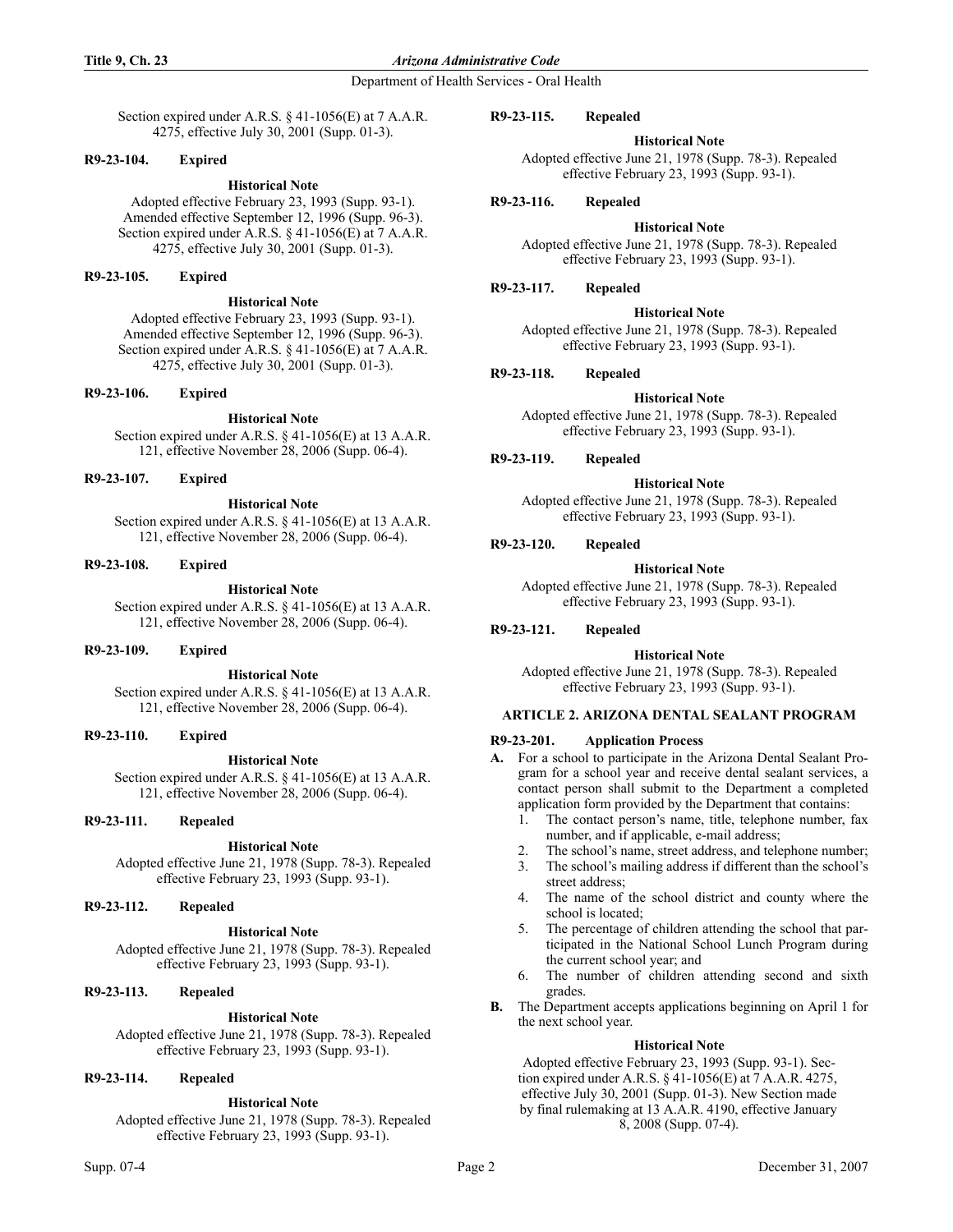# Department of Health Services - Oral Health

## **R9-23-202. Approval Criteria for Participation**

The Department uses the following criteria when determining whether to approve a school for participation in the Arizona Dental Sealant Program:

- 1. The amount of funding available for the Arizona Dental Sealant Program,
- 2. The time and date the Department received the application,
- 3. The school's percentage of children attending the school that participated in the National School Lunch Program, and
- 4. Whether the school has at least 25 children in second and sixth grades when the number of children in each grade is added together.

## **Historical Note**

Adopted effective February 23, 1993 (Supp. 93-1). Section expired under A.R.S. § 41-1056(E) at 7 A.A.R. 4275, effective July 30, 2001 (Supp. 01-3). New Section made by final rulemaking at 13 A.A.R. 4190, effective January 8, 2008 (Supp. 07-4).

## **R9-23-203. Participation Requirements**

The contact person for a participating school shall ensure that each child participating in the Arizona Dental Sealant Program has on file at the school a parental consent form provided by the Department that includes:

- 1. The child's name, and
- 2. A parent's signature indicating permission to participate in the Arizona Dental Sealant Program.

### **Historical Note**

Adopted effective February 23, 1993 (Supp. 93-1). Section expired under A.R.S. § 41-1056(E) at 7 A.A.R. 4275, effective July 30, 2001 (Supp. 01-3). New Section made by final rulemaking at 13 A.A.R. 4190, effective January 8, 2008 (Supp. 07-4).

# **ARTICLE 3. ARIZONA FLUORIDE MOUTHRINSE PROGRAM**

### **R9-23-301. Application Process**

- **A.** For a school to participate in the Arizona Fluoride Mouthrinse Program for three years, a contact person shall submit a completed application form provided by the Department to the Department that contains:
	- 1. The contact person's name, title, telephone number, fax number, and if applicable, e-mail address;
	- 2. The school's name, street address, mailing address, and telephone number;
	- 3. The name of the school district and county where the school is located;
	- 4. The grades in the school that will participate in the Arizona Fluoride Mouthrinse Program during the next school year;
	- 5. The anticipated number of children that will participate in the Arizona Fluoride Mouthrinse Program during the next school year;
	- 6. The percentage of children attending the school that participated in the National School Lunch Program during the current school year; and
	- The flavor and amount of fluoride mouthrinse needed.
- **B.** The Department accepts applications beginning on March 1 for the next school year.

# **Historical Note**

Adopted effective February 23, 1993 (Supp. 93-1). Amended effective September 12, 1996 (Supp. 96-3).

Section expired under A.R.S. § 41-1056(E) at 7 A.A.R. 4275, effective July 30, 2001 (Supp. 01-3). New Section made by final rulemaking at 13 A.A.R. 4190, effective January 8, 2008 (Supp. 07-4).

## **R9-23-302. Approval Criteria for Participation**

The Department uses the following criteria when determining whether to approve a school for participation in the Arizona Fluoride Mouthrinse Program:

- 1. The amount of funding available for the Arizona Fluoride Mouthrinse Program,
- 2. The time and date the Department received the application,
- 3. The school's percentage of children attending the school that participated in the National School Lunch Program,
- 4. Whether the school is located in a community where the water is not optimally fluoridated,
- 5. Whether the school participated in the Arizona Fluoride Mouthrinse Program during the previous school year, and
- 6. If the school did participate in the Arizona Fluoride Mouthrinse Program, whether the school complied with R9-23-304.

### **Historical Note**

Adopted effective February 23, 1993 (Supp. 93-1). Section expired under A.R.S. § 41-1056(E) at 13 A.A.R. 121, effective November 28, 2006 (Supp. 06-4). New Section made by final rulemaking at 13 A.A.R. 4190, effective January 8, 2008 (Supp. 07-4).

# **R9-23-303. Participation Requirements**

The contact person for a participating school shall:

- 1. Ensure that each child participating in the Arizona Fluoride Mouthrinse Program has a parental consent form provided by the Department that includes:
	- a. The child's name, and age;
	- b. The school's name;
	- c. The child's grade;
	- d. A parent's signature indicating permission to participate in the Arizona Fluoride Mouthrinse Program; and
	- e. The date the parent signed the parental consent form;
- 2. Maintain a record of the dates the child participated in the Arizona Fluoride Mouthrinse Program for as long as the child is attending the school;
- 3. Request fluoride mouthrinse;
- 4. Ensure that the fluoride mouthrinse packets are stored at room temperature in a locked storage area inaccessible to children; and
- 5. Ensure that the mixed fluoride mouthrinse is stored at room temperature and inaccessible to children.

### **Historical Note**

Adopted effective February 23, 1993 (Supp. 93-1). Amended effective September 12, 1996 (Supp. 96-3). Section expired under A.R.S. § 41-1056(E) at 7 A.A.R. 4275, effective July 30, 2001 (Supp. 01-3). New Section made by final rulemaking at 13 A.A.R. 4190, effective January 8, 2008 (Supp. 07-4).

# **R9-23-304. Continuing Participation**

**A.** By March 15 in each year of participation, the contact person for a participating school shall submit to the Department a written program evaluation on a form provided by the Department that includes: